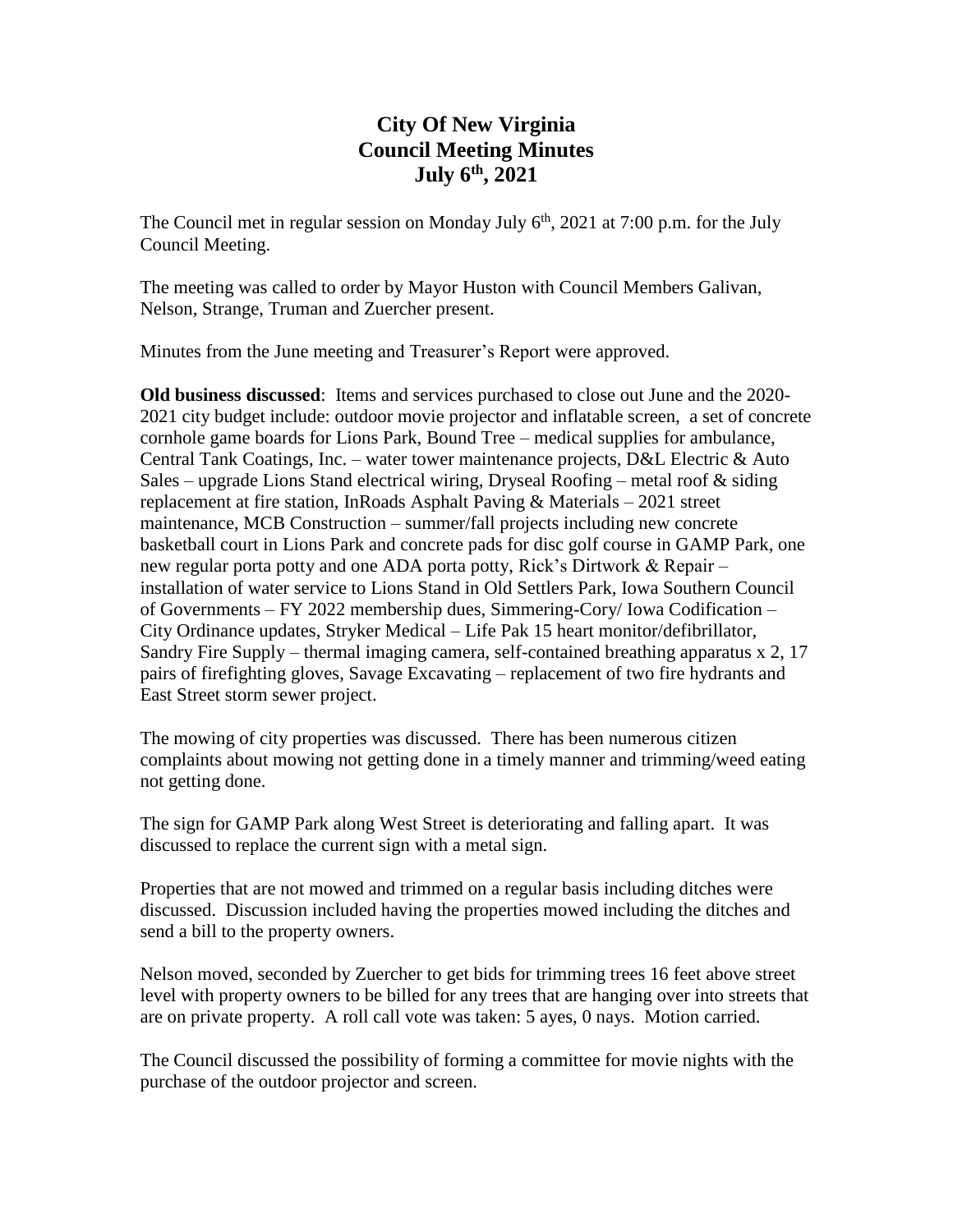**Water Utilities discussed:** Nelson moved, seconded by Zuercher to pass and approve Resolution #2021-13 – A RESOLUTION TO PARTICIPATE IN THE PLANNING AND DEVELOPMENT PROGRAMS OF THE SOUTHERN IOWA COUNCIL OF GOVERNMENTS. A roll call vote was taken: 5 ayes, 0 nays. Motion carried.

**Law Enforcement –** The report summary from the Sheriff's Office for the month of June was reviewed. Deputies received or initiated 9 calls for service during the month. Officers spent in excess of 37 hours in the City for the month. There were no citations and/or warnings written for traffic violations that occurred within the City of New Virginia proper.

Nelson moved, seconded by Galivan to pass and approve Resolution #2021-12 - A RESOLUTION APPROVING AGREEMENT BETWEEN THE CITY OF NEW VIRGINIA, IOWA AND FMTC-I35, INC. REGARDING USE OF PUBLIC RIGHT OF WAY FOR FIBER OPTIC COMMUNICATIONS SYSTEM. A roll call vote was taken: 5 ayes, 0 nays. Motion carried.

Galivan moved, seconded by Zuercher to pass and approve agreement regarding use of public right of way for fiber optic communications system. A roll call vote was taken: 5 ayes, 0 nays. Motion carried.

Nelson moved, seconded by Truman to pass and approve the City of New Virginia taking over financial responsibility of the GAMP City State Bank Account. A roll call vote was taken: 5 ayes, 0 nays. Motion carried.

**Fire Department Business:** Zuercher advised the Council that Woodburn Fire Department is interested in an automatic mutual aid agreement with the New Virginia Fire Department where both Departments would agree to give fire and other emergency response assistance when dispatched on a reciprocal basis. Galivan moved, seconded by Strange to decline an automatic mutual aid agreement with Woodburn but can call New Virginia Fire Department for assistance at any time the need arises. A roll call vote was taken: 4 ayes, 0 nays, Zuercher abstained from voting. Motion carried.

## **GAMP FINANCIAL UPDATE**

#### **June 6, 2021**

The following are the balances for the GAMP accounts: Money Market \$33,934.02; Regular Account \$1,277.58. Our rentals have picked up for this past month. We have had several parties in the building. We have hired a new cleaning person, Gentry Burton, will now clean the GAMP building. Per recommendations of the City Council at the June meeting, we have stopped sanitizing after every use per the new guidelines from the CDC. The disc golf course will be installed here in the near future.